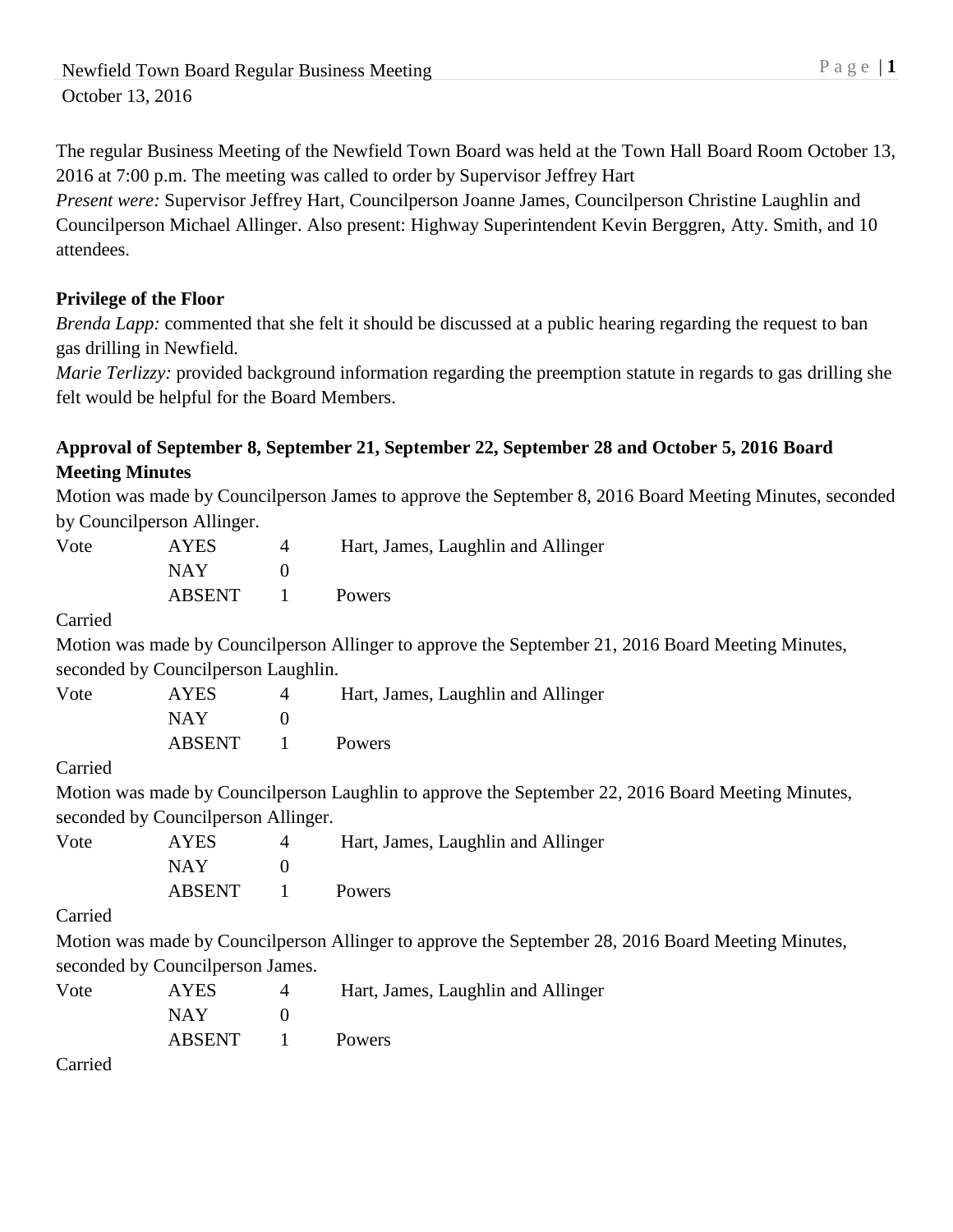Motion was made by Councilperson James to approve the October 5, 2016 Board Meeting Minutes, seconded by Councilperson Laughlin.

|      | $\sigma$ , counting croon manifold $\sigma$ |                                    |
|------|---------------------------------------------|------------------------------------|
| Vote | <b>AYES</b>                                 | Hart, James, Laughlin and Allinger |
|      | NAY.                                        |                                    |
|      | ABSENT                                      | <b>Powers</b>                      |

Carried

## **Reports:**

*Highway*: Highway Superintendent Kevin Berggren reported summer work had been completed and that he has begun working with Tompkins County Highway Department with the initial planning stages for the Main Street culvert replacement. Superintendent Berggren reported he had received interest from Tompkins County Solid Waste in coming to the Highway Barns to have a compostable food scrap pick up for the residents. Attorney Smith will look into this matter regarding this and the existing Local Law No. 1 of 2015.

*Code Enforcement*: Code Enforcement Officer Alan Teeter was absent. The Board reviewed his report. *Water Sewer*: Highway Superintendent Berggren reported the new Van Kirk Road Water Tank had been filled and had passed its bacterial count testing and was now waiting for electrical service to be installed. There was discussion regarding properties that wished to hook on to the water district. It was decided if it was a new service; the land owner would be responsible for the cost of the installation to the main. Superintendent Berggren also commented he would like to begin bringing in stone for the proposed septic field expansion *Recreation*: Recreation Director Reid Hoskins was absent, Supervisor Hart read his report. *Planning Board*: Absent

*Ad Hoc Park Committee*: Norm Aidun reported that fund raising was continuing and that the committee has had the opportunity to look at a more acceptable parcel of property for the Future Park and athletic fields: a 9.8 acre parcel of the Emery Farm on Benjamin Hill Road that sits adjacent to the school property is available. Mr. Aidun stated he estimated it would take approximately between \$200,000 and \$250,000 to level the Van Kirk Road property for athletic fields and that the Benjamin Hill Road property is level. Mr. Aidun commented that a CAD program had produced a plan to include a football and baseball fields, 3 basketball courts and parking on the parcel. Mr. Aidun added that there were 2 covenants regarding the property purchase, a plaque honoring Ronald Emery and that there be no solar panels on the property. At this point a purchase offer had not been drafted or signed pending Board approval.

Motion was made by Councilperson James to approve the purchase of the Emery property of no more than \$3,000/acre, seconded by Councilperson Laughlin.

| Vote | <b>AYES</b>   | 4 Hart, James, Laughlin and Allinger |
|------|---------------|--------------------------------------|
|      | NAY.          |                                      |
|      | <b>ABSENT</b> | 1 Powers                             |

Carried

Motion was made by Councilperson James to authorize Supervisor Hart to sign a purchase agreement for the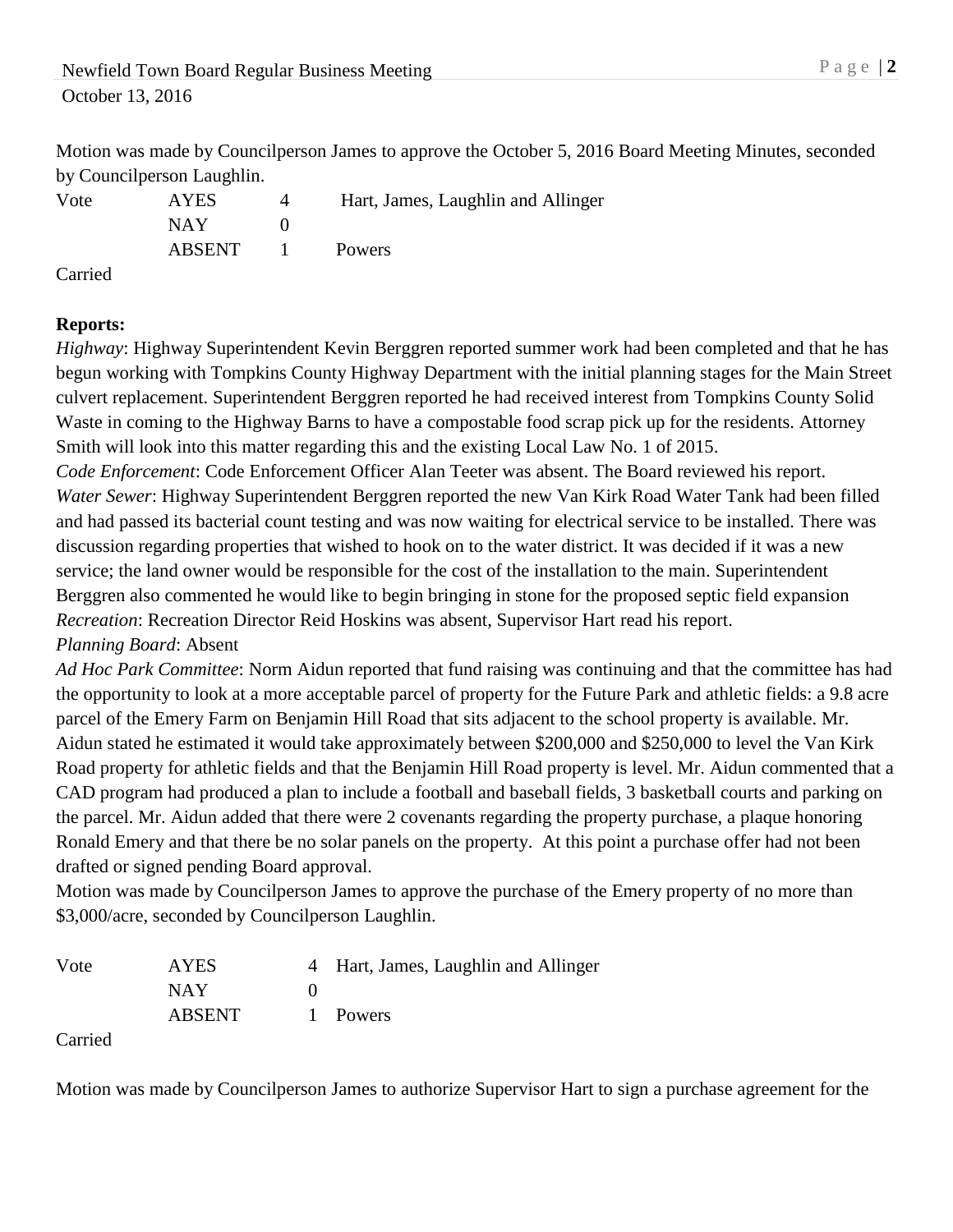Newfield Town Board Regular Business Meeting P a g e | 3 October 13, 2016

Emery property, for no more than \$3,000/acre, seconded by Councilperson Laughlin.

| Vote | <b>AYES</b>   | 4 Hart, James, Laughlin and Allinger |
|------|---------------|--------------------------------------|
|      | NAY.          |                                      |
|      | <b>ABSENT</b> | 1 Powers                             |
| __   |               |                                      |

Carried

Councilperson Laughlin commented that the remaining VanKirk Road property could possibly be sold and the funds returned to the HUD account.

*Tompkins County Legislature Report*: Newfield Representative David McKenna was absent *Supervisor*: Supervisor Hart thanked the Board Members for the many hours spent working on the 2017 Town Budget and staying within the tax cap. Supervisor Hart responded to comments made by Ms. Lapp and Terlizzy. Attorney Smith stated the Town could restrict what types of drilling can be regulated and also suggested the Town retain outside special council regarding this matter. Councilperson James requested again that the Town Board and Planning Board meet together. Supervisor Hart stated he had spoken to Planning Board Chair Karen Trask regarding forward movement on land use concerns and also wishing to see the report from consultant Franz Associates.

#### **New Business**

#### *Haefle Cable*

Supervisor Hart reported Jeff Golden from Haefle Cable had called him prior to the meeting. Mr. Golden stated that Haefle Cable has decided to wait to bring internet opportunities to Newfield. Presently there is a disagreement between the State and Federal grants availability and who is paying for what portion. Mr. Golden will keep the Town informed.

*Discussion and action on Resolution No. 18-2016 to convene a Public Hearing on the adoption of the 2017 Town Budget.*

### **RESOLUTION NO. 18-2016**

### **To Convene a Public Hearing on the Adoption of the Town of Newfield 2017 Budget**

**WHEREAS** the Newfield Town Board is currently in the process of creating a Town Budget for the year 2017 to be presented to the Town Residents for their consideration,

**NOW THEREFORE BE IT RESOLVED** that the Town Board does hereby call for a Public Hearing on Thursday November 10, 2016 at 6:45 p.m. on the proposed adoption of the Town of Newfield 2017 Budget, and

Resolved, further, that the Town Clerk is hereby authorized and directed to place proper notice of such public hearing in the official newspaper of the Town and to post the same in accordance with Law.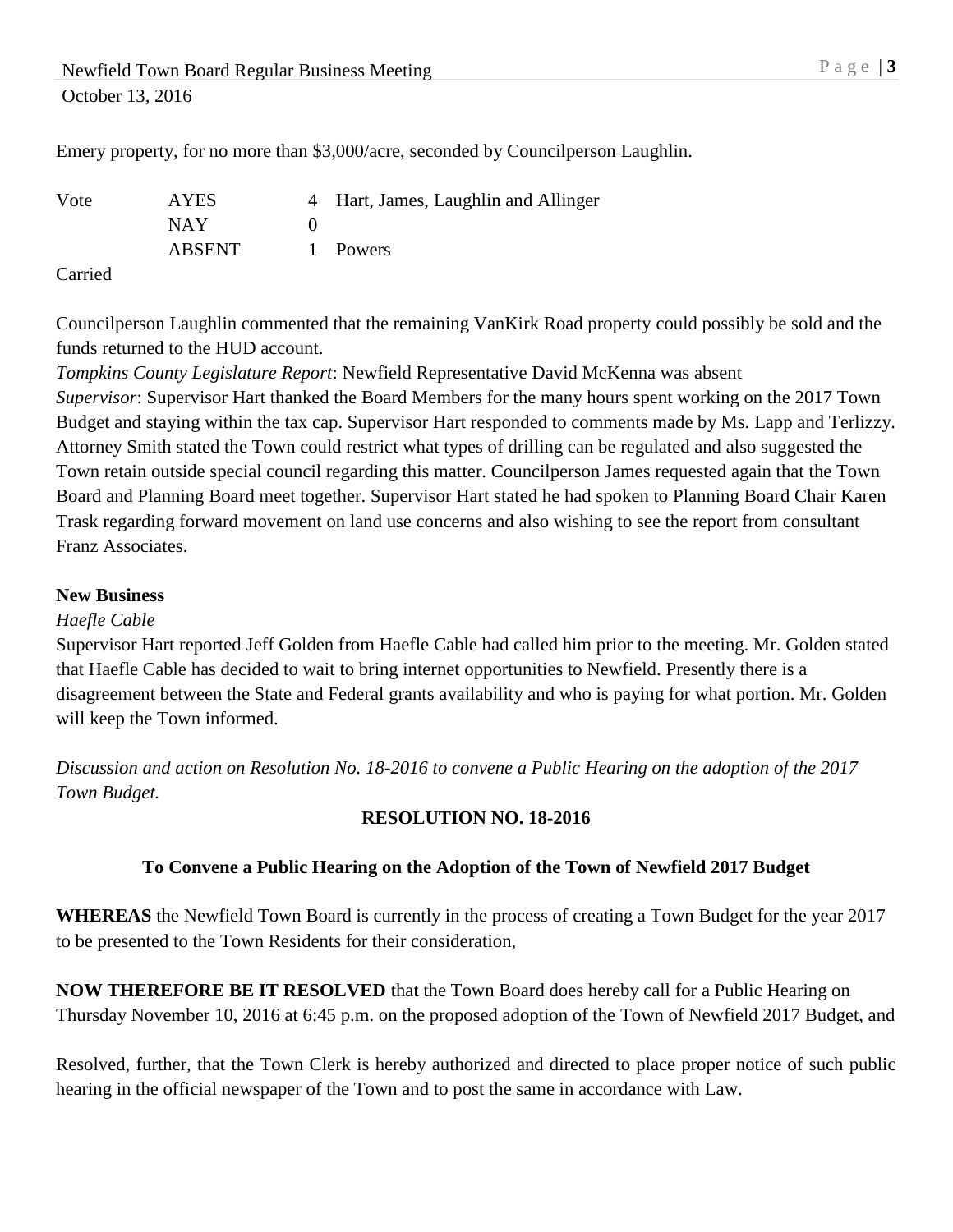Motion was made by Councilperson Laughlin to convene a Public Hearing for resident comment regarding the proposed 2017 Town of Newfield Budget, seconded by Councilperson Allinger.

Vote AYES 4 Hart, James, Laughlin and Allinger NAY 0 ABSENT 1 Powers

Carried

Supervisor Hart reported that he Councilperson James and Jay Franklin met to discuss a PILOT (payment in lieu of taxes) agreement regarding the Delaware River Community Solar project. Attorney Smith will draft a PILOT agreement upon agreement of all the parties involved. Attorney Smith added he hoped to tie the SEQR in along with the PILOT

*Discussion and action on Resolution No. 19-2016 for the Town Supervisor to sign a 5 year Inter-municipal Shared Services Agreement*

## **RESOLUTION NO. 19-2016 Inter-municipal Shared Services Agreement**

**WHEREAS** the Inter- municipal Shared Services Agreement expires on November 30, 2014 AND

**WHEREAS** the Highway Superintendent wishes to continue to participate with Tompkins County and other participating area municipalities in the 1. Renting, exchanging, borrowing, or lending of highway vehicles, machinery, tools and equipment with or without operators. 2. The maintenance of or repairs or improvements to Equipment; and 3. The provision of goods, inventory or materials and supplies.

**THEREFORE BE IT RESOLVED** – The Town Board approves the Town Supervisor signing the Intermunicipal Shared Services Agreement for an additional 5 years.

Motion was made by Councilperson James to approve Supervisor Hart to sign the 5 year Inter-municipal Shared Service Agreement, seconded by Councilperson Laughlin.

| Vote | <b>AYES</b>   | 4 Hart, James, Laughlin and Allinger |
|------|---------------|--------------------------------------|
|      | <b>NAY</b>    |                                      |
|      | <b>ABSENT</b> | 1 Powers                             |

Carried

*Discussion and action on Resolution No. 20-2016 Approval for JCAP application for the2016-17 cycle for further improvements in the Town Courtroom*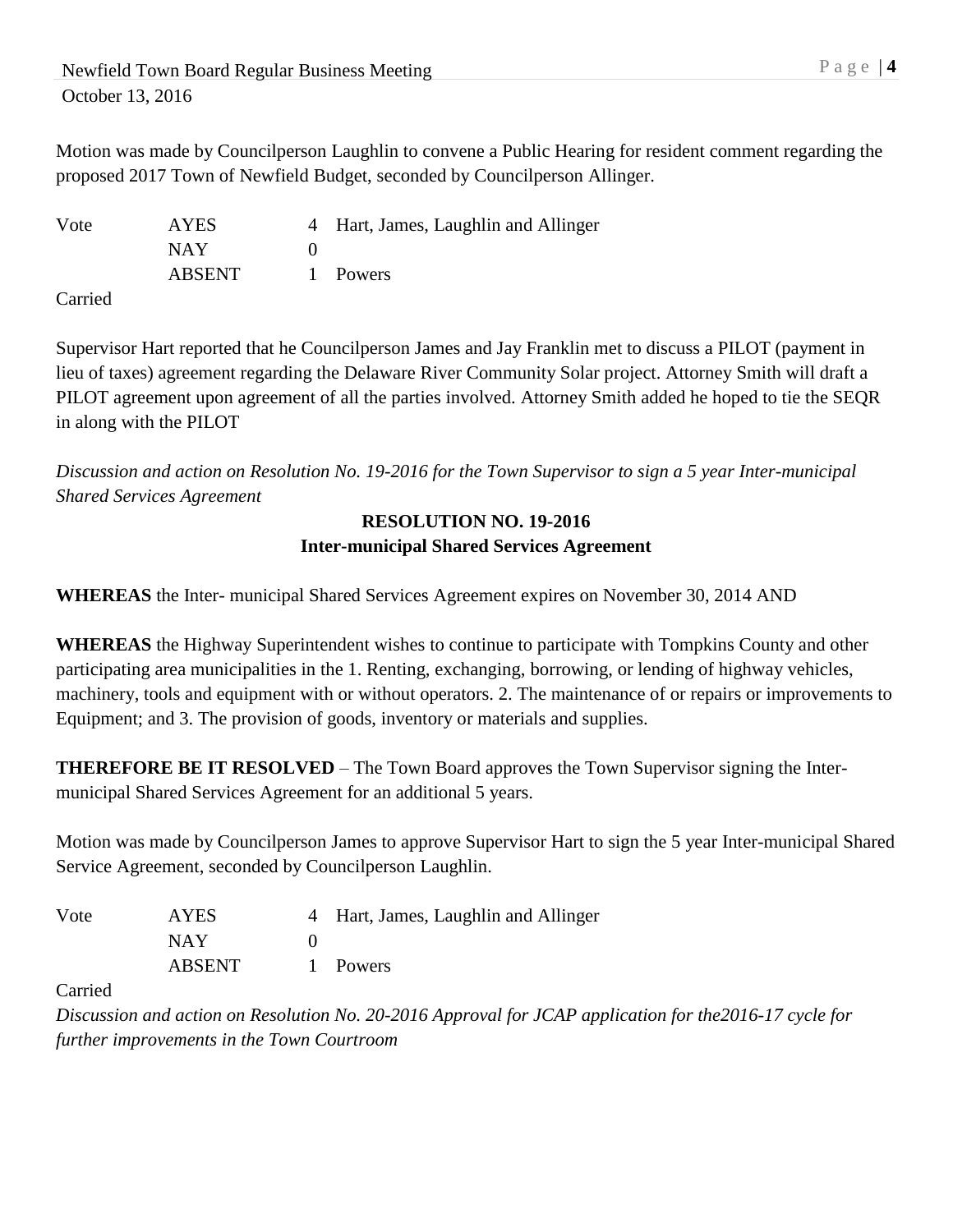### **RESOLUTION NO. 20-2016**

# **Approval for JCAP application for the 2016-17 cycle for further improvements in the Town courtroom**

**WHEREAS**, The Justice of the Newfield Town Court has identified the need for improved courtroom security, better record keeping through application of paperless technology, replacement of the old facilities and furnishings as well as other related improvements, and

**WHEREAS**, certain improvements have been made possible through a generous grant from the New York State Justice Court Assistance program, it is desired to complete planned and initiated improvements, and

**WHEREAS**, the further improvements have been identified by competitive estimates at a total cost of not to exceed thirty thousand dollars (\$30,000.) with no cost for this request being borne by the Town, and

**WHEREAS**, the Justice wishes to apply to the 2016-2017 New York State Justice Court Assistance Program for a grant to cover the cost of these improvements,

**RESOLVED**, that the Town approves this request and the application being made to the 2016-2017 New York State Justice Court Assistance Program.

Motion was made by Councilperson Laughlin to approve the JCAP grant application for further improvements for the Newfield Courtroom, seconded by Councilperson Allinger.

| Vote | <b>AYES</b>   | 4 Hart, James, Laughlin and Allinger |
|------|---------------|--------------------------------------|
|      | NAY.          |                                      |
|      | <b>ABSENT</b> | 1 Powers                             |

Carried

### **Old Business**

*Discussion and Action on Local Law No. 5 of the year 2016*

### **Local Law No 5 of the year 2016**

A local law to override the tax levy limit established in General Municipal Law 3-c for fiscal year 2017.

Section 1. Legislative Intent

It is the intent of this local law to override the limit on the amount of real property taxes that may be levied by the Town of Newfield, County of Tompkins pursuant to General Municipal Law § 3-c, and to allow the Town of Newfield, County of Tompkins to adopt a town budget for (a) town purposes (b) fire protection districts and (c) any other special or improvement district governed by the Town Board for the fiscal year 2016 that requires a real property tax levy in excess of the "tax levy limit" as defined by General Municipal Law § 3-c.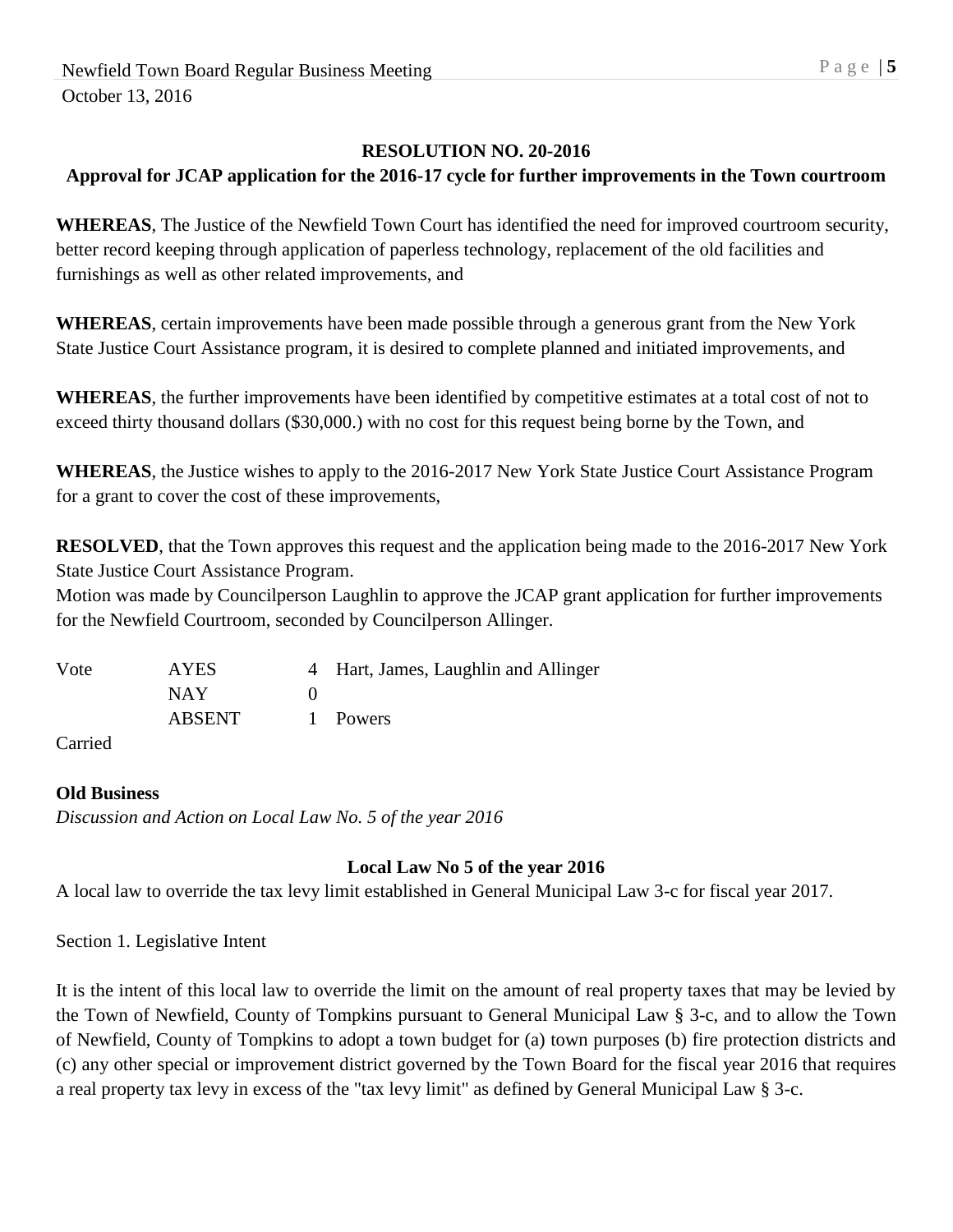Section 2. Authority

This local law is adopted pursuant to subdivision 5 of General Municipal Law § 3-c, which expressly authorizes the town board to override the tax levy limit by the adoption of a local law approved by vote of sixty percent (60%) of the town board.

Section 3. Tax Levy Limit Override

The Town Board of the Town of Newfield, County of Tompkins is hereby authorized to adopt a budget for the fiscal year 2017 that requires a real property tax levy in excess of the limit specified in General Municipal Law, §3-c.

Section 4. Severability.

If any clause, sentence, paragraph, subdivision, or part of this Local Law or the application thereof to any person, firm or corporation, or circumstance, shall be adjusted by any court of competent jurisdiction to be invalid or unconstitutional, such order or judgment shall not affect, impair, or invalidate the remainder thereof, but shall be confined in its operation to the clause, sentence, paragraph, subdivision, or part of this Local Law or in its application to the person, individual, firm or corporation or circumstance, directly involved in the controversy in which such judgment or order shall be rendered.

Section 5. Effective date.

This local law shall take effect immediately upon filing with the Secretary of State.

Motion was made by Councilperson Laughlin to approve Local Law No. 5 of 2016, seconded by Councilperson Allinger.

| Vote | <b>AYES</b>   | 4 Hart, James, Laughlin and Allinger |
|------|---------------|--------------------------------------|
|      | NAY.          |                                      |
|      | <b>ABSENT</b> | 1 Powers                             |

Carried

### *Water Tower Update*

Dan Walker reported the new water tower had passed its bacterial tests and that the new water main had been installed. Presently the project is waiting for the installation of service and a power pole by NYSEG. Discussion ensued regarding if a resident were to request a new connection to the water district, the customer

would be responsibility of the customer.